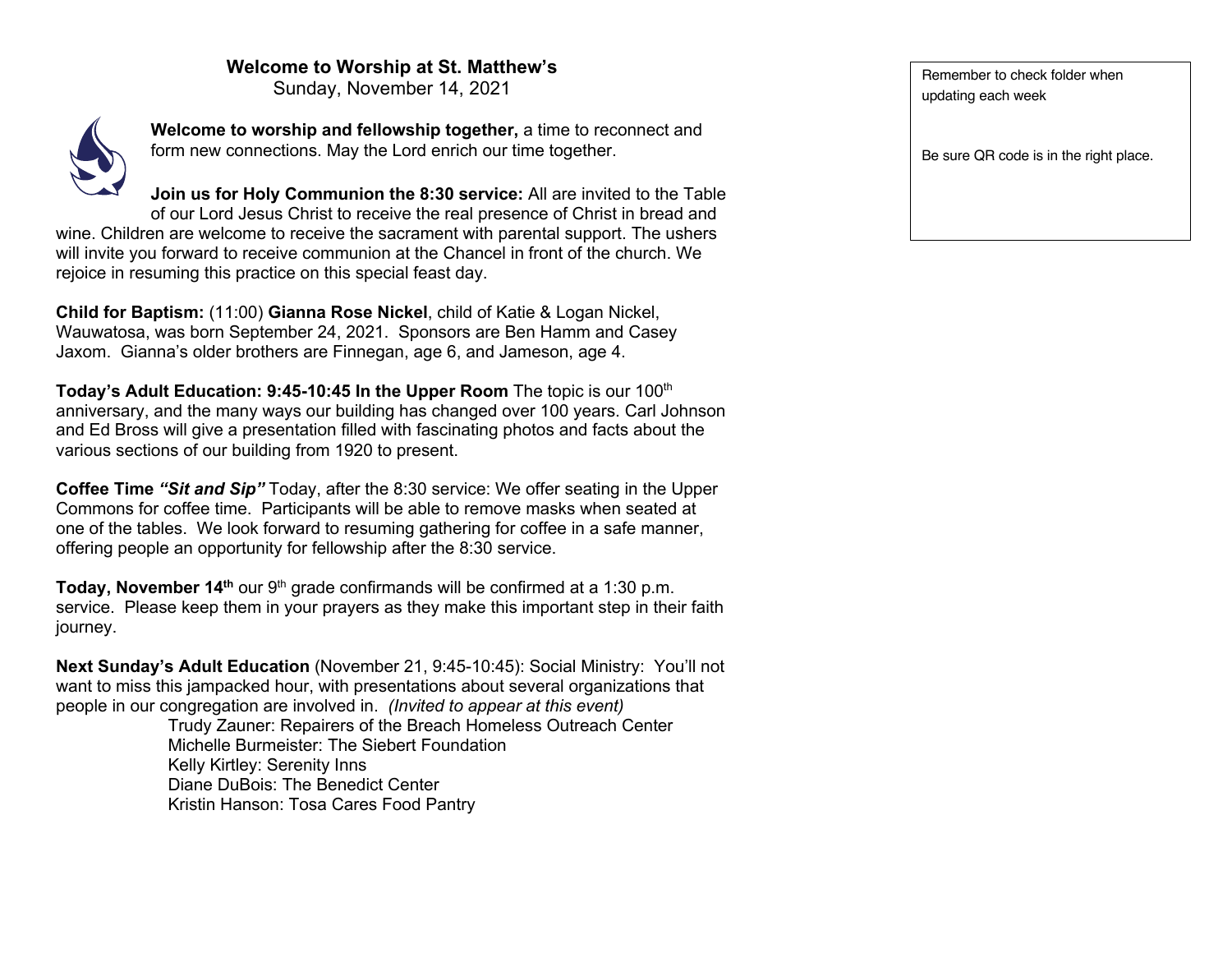## *Announcement Insert for 11-14-21*

**Altar Flowers** have been provided in honor of Trudy Zauner's 91<sup>st</sup> birthday. Happy Birthday, Trudy!

**Saints Gathering** for Older Adults is scheduled for Wednesday, November 17<sup>th</sup> beginning at 11:30 a.m. The theme is "Attitude of Gratitude." The Presentation will be a representative of the Fondy Food Center, which connects Greater Milwaukee to local, fresh food so that children learn better, adults live healthier, and communities celebrate cultural food traditions. There will be a box lunch available consisting of a Cranberry Turkey sandwich, fruit, beverage and apple pie. Suggested donation of \$10 for lunch. Sign-up is required for lunch, in the Upper Commons or in the church office.

**The Giving Tree is Up!** We hope you will share our blessings with Cross, Reformation, ERAS and Allies for Teens in Foster Care. Take a tag and bring the unwrapped gift to church with the tag attached by December  $8<sup>th</sup>$ . Attaching the tag helps us to track where the gifts needs to go. Gift cards should be brought to the church office. Here's an online link to the Giving Tree. Shop online, have the gift delivered to church, and you're all done! Thank you for your generosity! Online Giving Tree: **https://signup.com/go/oJXLFaD**

**Nativity Scenes Adult Choir Invitation:** Would you like to sing short-term with the Senior choir? Join us in singing for the Nativity Scenes on December 12<sup>th</sup>! You can sing with the Senior Choir for the Nativity Scenes to be presented on Sunday, December 12 at 8:30 and 11:00 a.m. Here are the remaining rehearsals, which will be less than 30 minutes long, at the beginning of our choir rehearsals.

**Thursday evenings at 7:30 on November 18 and December 2 and 9th. Saturday morning, December 11, 9:30-11:00 a.m.**

Singers' masks provided. All are welcome. Questions can be directed to David Mohr.

**Have you given your response yet?** Fall Stewardship for 2022. "Forward Together… in Faith" You should have received by email an invitation to pledge with instructions for how to make your 2022 financial pledge online, and how to serve by completing an "Activities and Ministries" form. Paper copies are available if you wish to make your commitment in that way. Please make your commitments by November 21<sup>st</sup>, when there will be a consecration of our commitments during worship



services. Thank you for your commitment to the future of St. Matthew's and our ministries together.

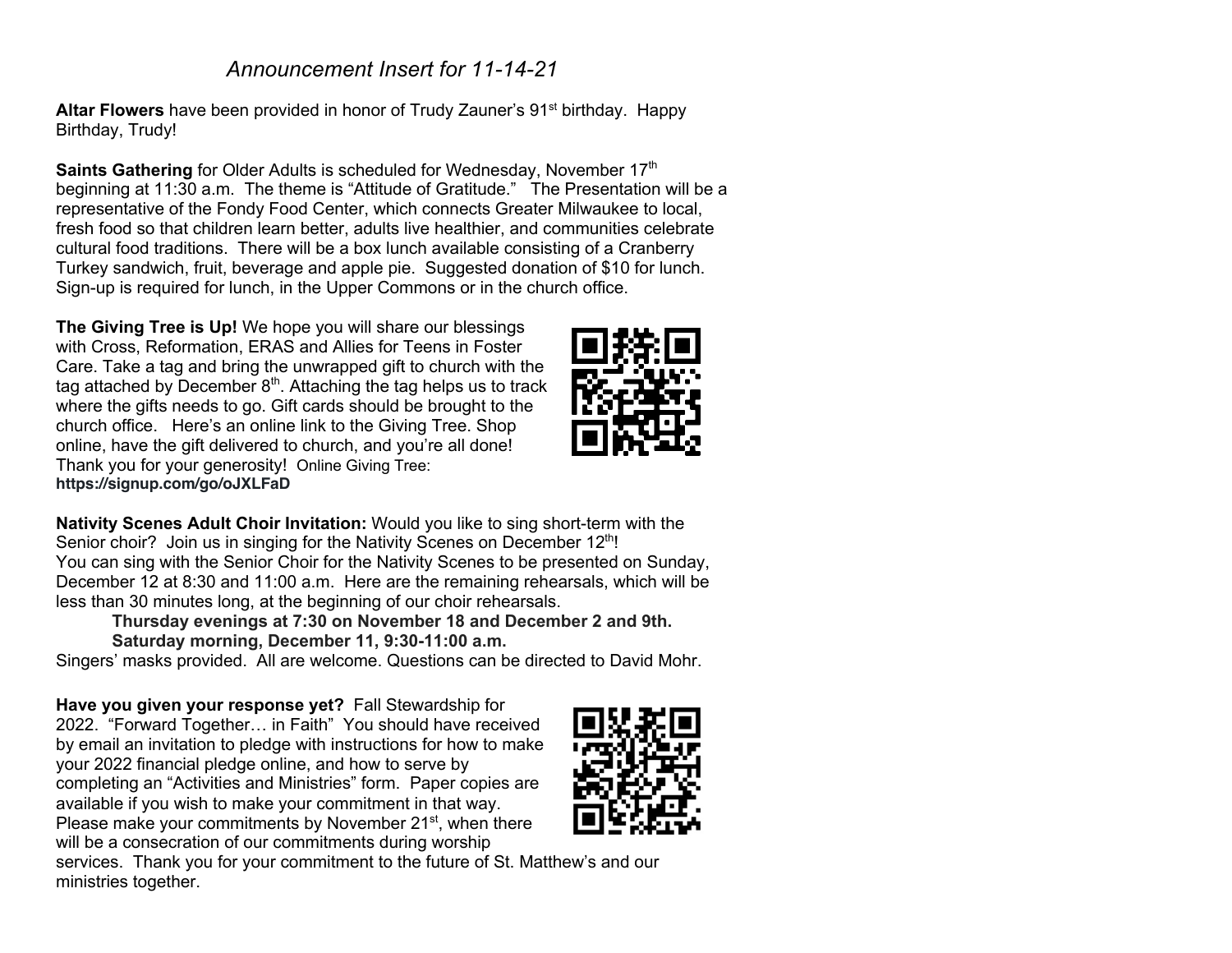## **Job openings at St. Matthew's:**

**Office Assistant:** approx. 17 hours/week. Office assistant is responsible for preparing and completing the bulletins for Sunday Service; preparing and completing special mailings; serving as the office receptionist; and other duties as needed. Schedule is flexible with Wednesday and Thursday being preferred days.

Contact Sonja Mohr at office@stmattslutheran.org or 414.774.0441 weekdays to receive job description or to provide resumé. Deadline for applicants is November 17, 2021.

**Church Administrator:** *(newly created position)* Full-time, salary commensurate with experience. Responsible for facilities management, human resources, financial, stewardship and overall operations of the church and its staff. Administrator must pay strong attention to details and manage simultaneous projects. Minimum requirements: Bachelor's degree in business or related field, or equivalent experience is preferred, and five or more years in program management and or leadership experience, preferably in non-profit or church environments. Resumés should be submitted to Pastor Karen Natterstad at prkaren@gmail.com by January 1, 2022. Questions or requests for the position description may be directed to Pastor Karen at 414.774.0441.

## **Thanksgiving Food Collection for Cross and Tosa Cares**

It's a tradition at St. Matthew's to make a food collection for Cross and Tosa Cares Food Pantry part of our Thanksgiving observance. This year's collection will be from Sunday, November 14th through Sunday, November 28th, including the Thanksgiving Eve service on Nov. 24th. All non-perishable food is welcome, but especially appreciated are:

- 
- **• Canned vegetables • Canned fruit**
- 
- 
- **• Canned meat**



- **• Soup / broth • Canned or dried beans** 
	-
- **• Canned tuna • Peanut butter**
- **• Cereal • Instant oatmeal packets**

The food pantry at Cross is also specifically requesting these household items:

- **• Hygiene products**
- **• Paper products**
	- **• Cleaning items**

All donations can be brought to the food collection area under the coat rack in the elevator hallway across from the office.

Thank you for your generosity!